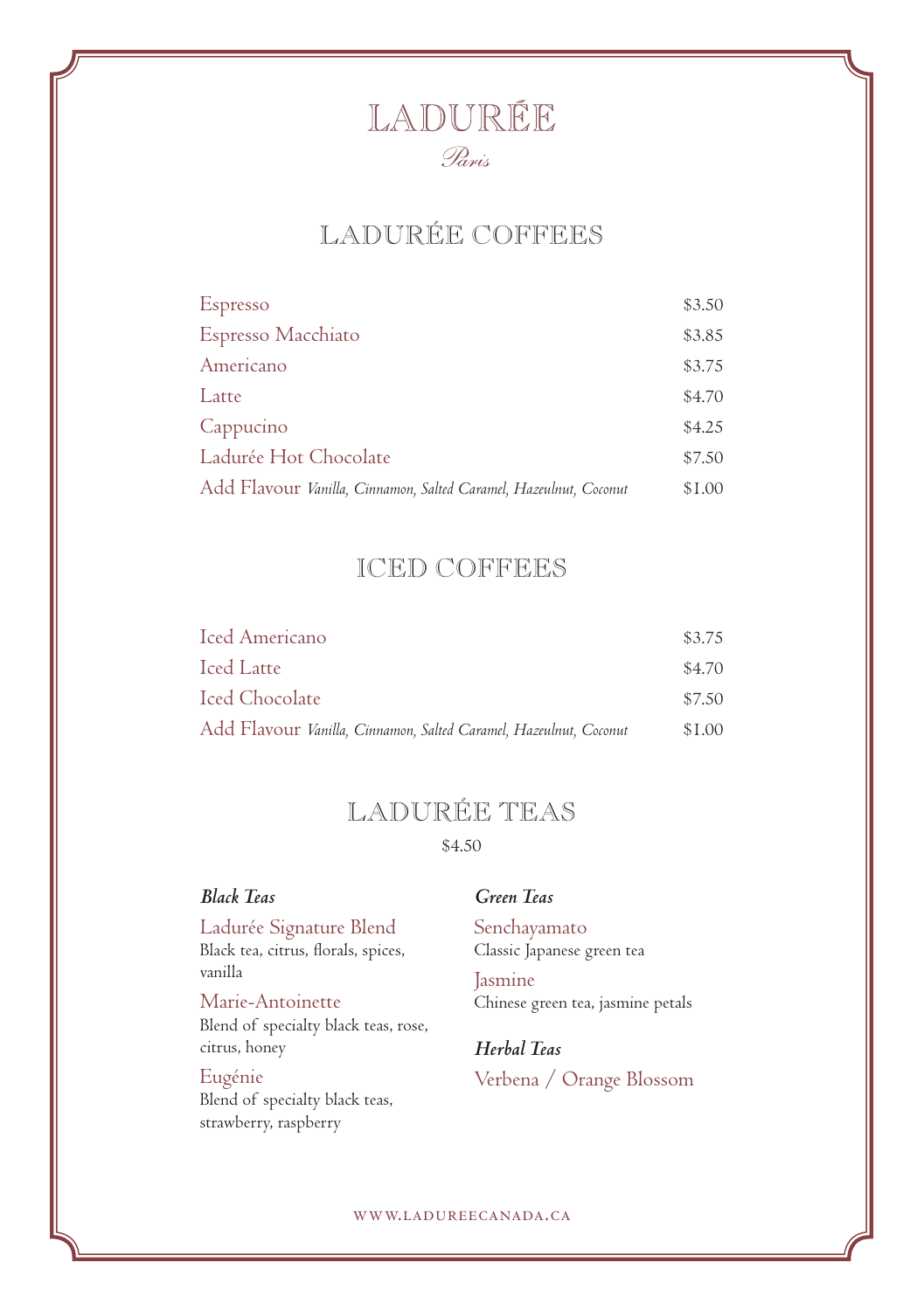# LADURÉE ICED TEAS

| Ladurée Signature Blend Iced Tea            | \$4.50 |
|---------------------------------------------|--------|
| Black tea, citrus, florals, spices, vanilla |        |
|                                             |        |
| Chocomint Iced Tea                          | \$4.50 |

Specialty blend of black teas with chocolate and mint aromas

# LADURÉE TEA LATTES

*Hot or Iced*

| Rose Latte Caffeine-free | \$4.75 |
|--------------------------|--------|
| Matcha Latte             | \$4.75 |

### WATER & SODAS

| Perrier 330ml                         | \$4.00 |
|---------------------------------------|--------|
| Elderflower Lemonade, Fentimans 275ml | \$5.00 |
| Rose Lemonade, Fentimans 275ml        | \$5.00 |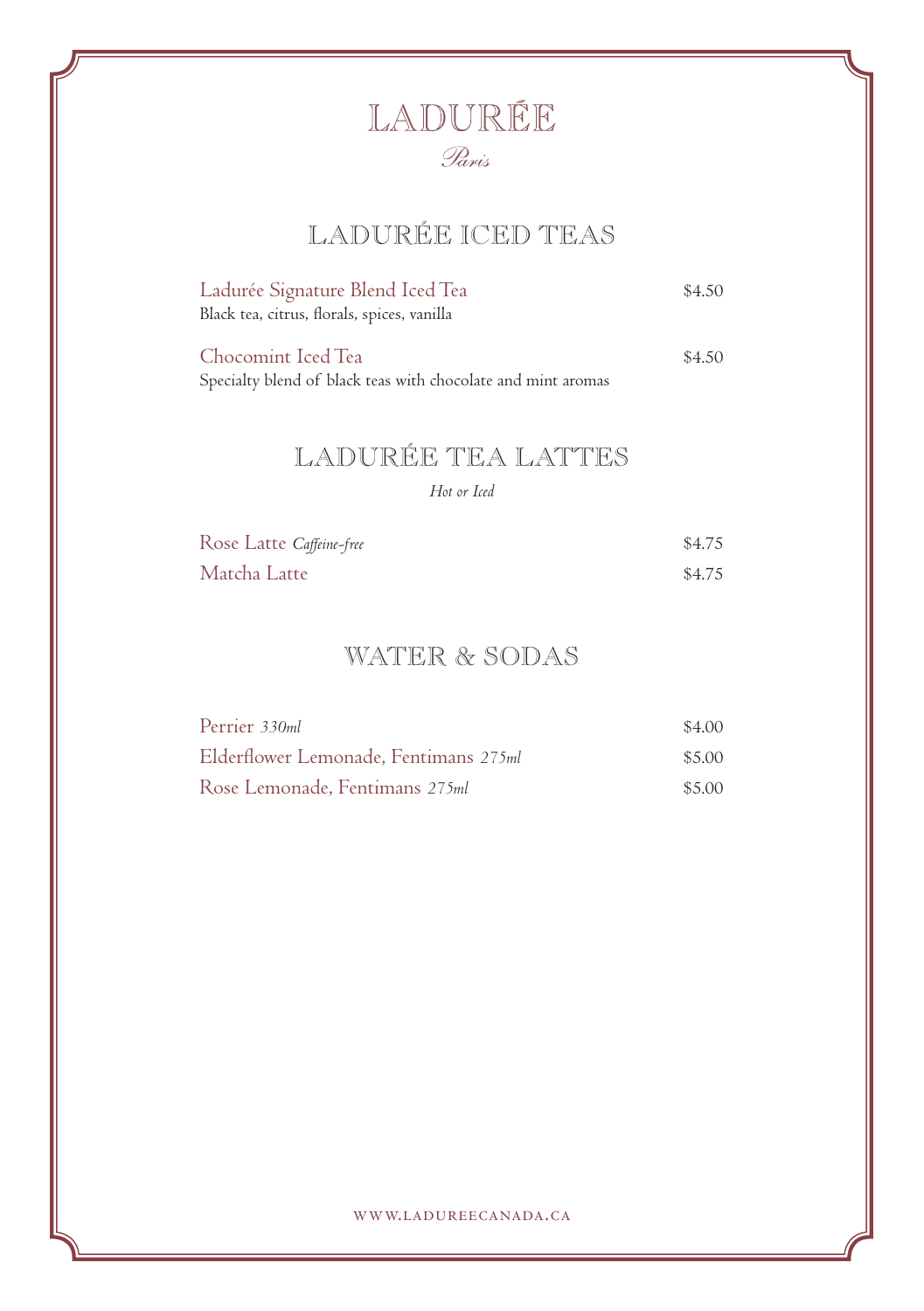### MACARONS



| Ladurée Macaron          | \$3.60  |
|--------------------------|---------|
| Assortment of 4 Macarons | \$14.40 |

PASTRIES



| Madeleine<br>Emblematic shell-shaped, buttery and lemony sponge cake                  | \$3.00 |
|---------------------------------------------------------------------------------------|--------|
| Financier<br>Classic French brown butter and almond sponge cake                       | \$3.50 |
| Ladurée Soft Sponge Cake Served by slice<br>Lemon, rose, hazelnut or chocolate orange | \$5.50 |
| Assortment of Three Madeleines or Financiers<br>Served with Chantilly                 | \$8.50 |



### ICE CREAM

Ice Cream Cup with Macaron Shell  $$9.50$ Choice of Rose, Pistachio, Raspberry, Strawberry